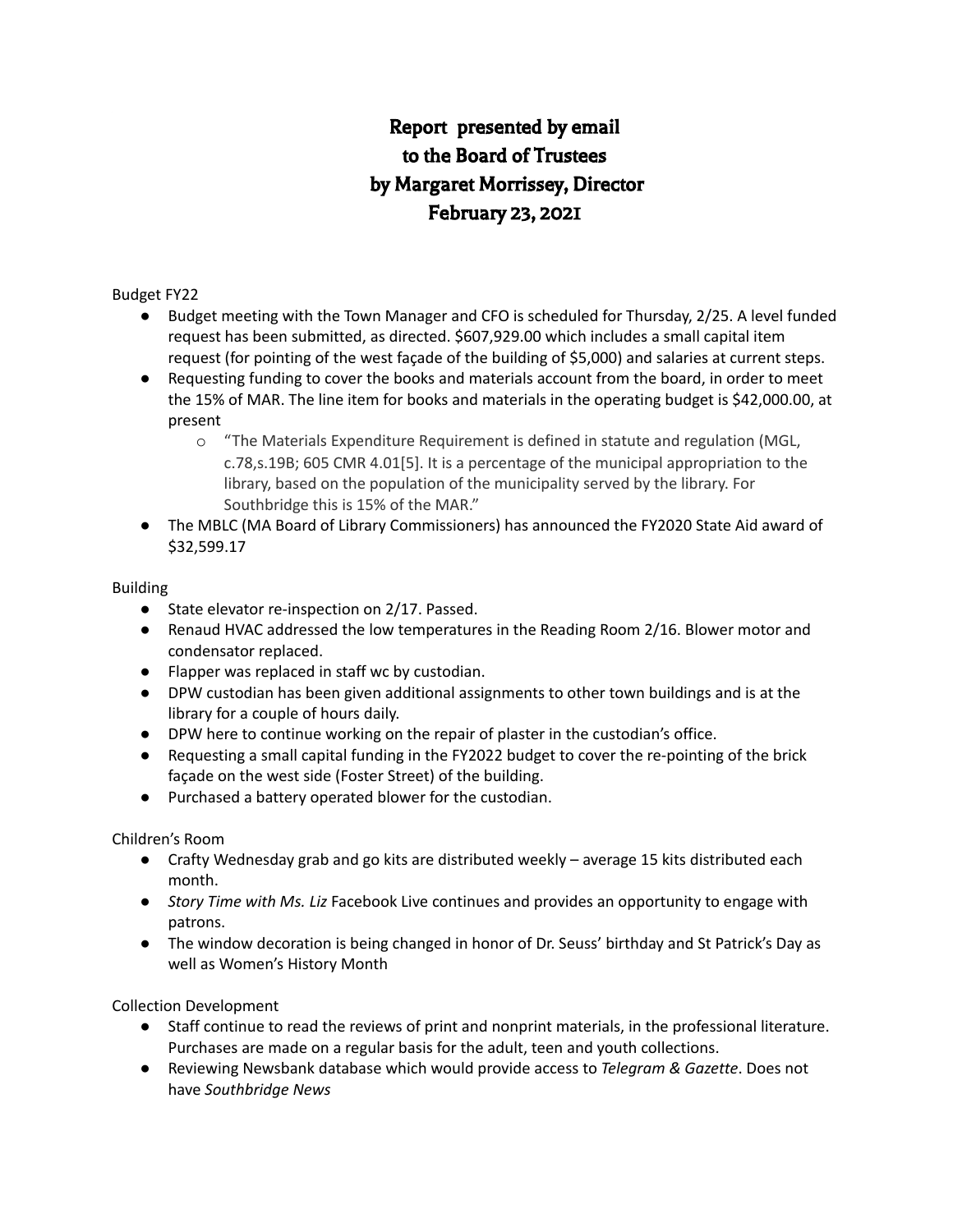● Children's staff continuing to review the picture book collection with a view to making room for new publications.

Grants and Donations

- Discussed the ongoing changes with the Southbridge Cultural Council liaison regarding adjustments to the 2020 events schedule for the Local Cultural Council grants. The LCC Grants awarded for the 2020 cycle that were postponed can be rescheduled in 2021 (until 10/15/2021)
- Made an inquiry with the Southbridge Cultural Council for a lighting system for the sculpture and the building and I am preparing more information on the project as the SCC is receptive to the idea.
- The Economic Development office grant application to have an electric car charger at JEL was approved by Town Council.
- To-date, \$320 has been received in donations in memory of former patron Josephine Kulis.
- Contacted Health Department to discuss the funding of snow shoes to add to the Library of Things collection and received a positive response to this request to improve the recreational opportunities for the community and the health benefit that ensues.
- The *Telegram & Gazette* has gifted the library with print copies of approximately 100 photographs that were recently digitized by the T&G staff. Picked up from the Worcester office 2/4.

Outreach

● Emily Billings the new coordinator at Southbridge Community Connections and I had a Zoom meeting to discuss areas of mutual interest.

Programs

- All programs have been suspended since 3/17.
- Performances (funded by the LCC 2020 grant cycle) that were postponed in 2020 due to the pandemic, have until October 15th to be presented.
- Mark Mandeville and Raianne Richards presented a concert via Zoom on Thursday, February 18<sup>th</sup> at 6:30 pm. There were 48 participants. The program was sponsored by an LCC grant from the Southbridge Cultural Council.
- Area libraries (Charlton, Sturbridge, Sutton, Oxford and Southbridge) have joined together to offer a series of five gardening programs online through the Blackstone Gardening. Posted on Facebook, eNewsletter and websiste. First event 2/23 – registration required.
- Book discussion with Martha Ackmann, author of "These Fevered Days" March 4<sup>th</sup> at 6:30 pm, hosted by JEL.

Reference

- Director is staffing the service and providing research to questions submitted by telephone, email and on Southbridge interest groups on Facebook.
- Promotion of the recently acquired databases *Brainfuse* on Homework Help and Job Finding is ongoing. We are hoping this will be helpful to the community, especially the students.

Service